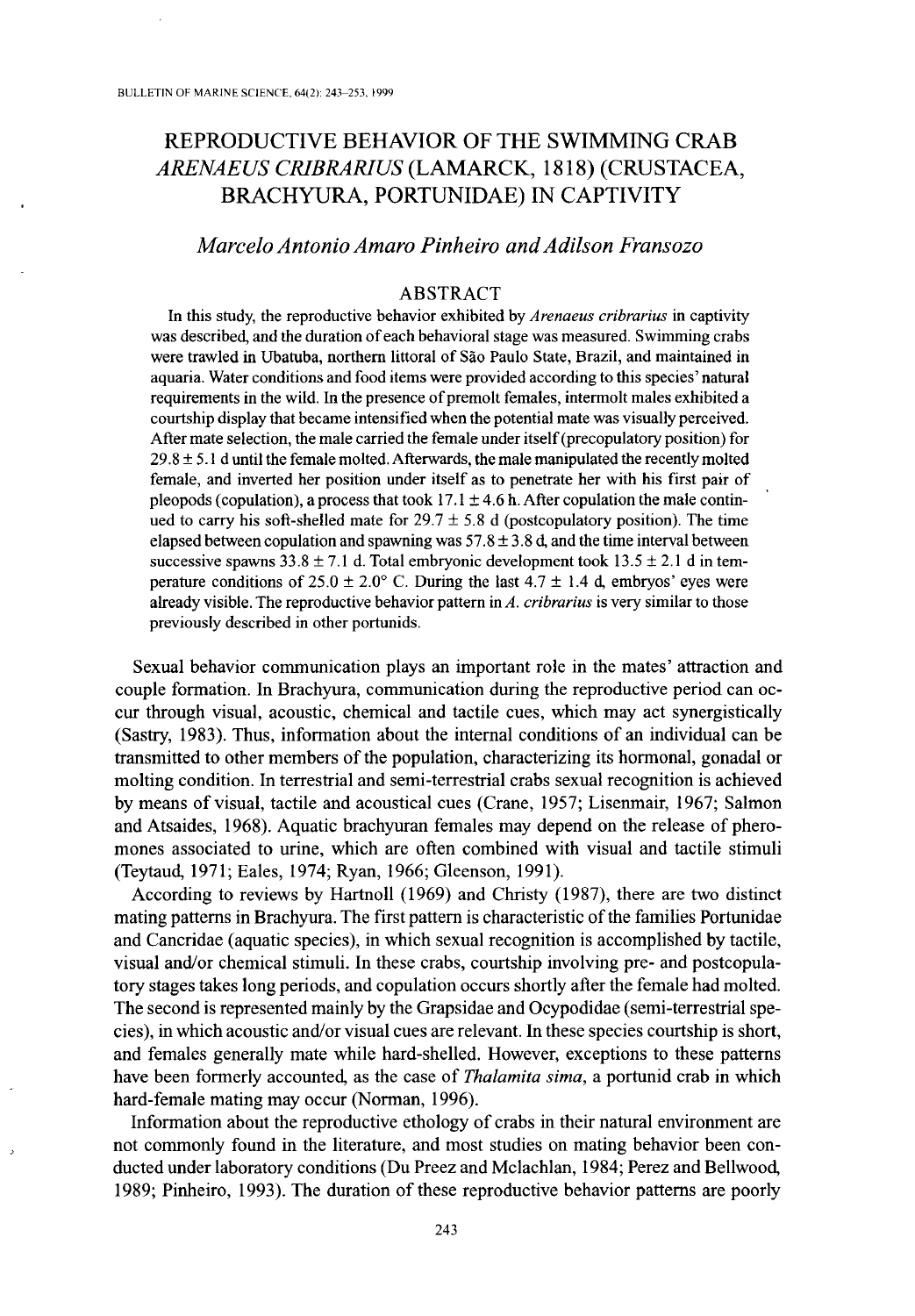described in the literature in spite of their importance in a species' life cycle. As a species with commercial value, particularly in northeastern Brazil (Fausto-Filho, 1968), the biology of*A. cribrarius* has been studied intensively (Pinheiro and Fransozo, 1993a,b; Pinheiro, 1995; Pinheiro et aI., 1996; Pinheiro and Fransozo, 1998). In this paper, the mating and spawning behavior in A. *cribrarius* is described and the duration ofeach phase is analyzed to aid future articles where the maintenance and reproduction of this species in captivity is necessary.

#### MATERIALS AND METHODS

All specimens of*A. cribrarius* were collected along Ubatuba coast (23°30'00"S, 45°03'00'W), State of São Paulo, Brazil, using a shrimp fishery boat equiped with two otter-trawls. After collection the crab were placed in aerated tanks, brought to the laboratory and transferred to 100-L aquaria.

Crabs were monitored in the lab from April 1991 to March 1992 and from October 1994 to December 1995. As far as possible, abiotic factors were maintained according to this species' natural requirements (see Pinheiro et aI., 1996). Sandy sediment composed by fine (0.125 to 0.5 mm) and very fine (0.0625 to 0.125 mm) fractions was used as substratum. Natural photoperiod, temperature (25.0  $\pm$  2.0° C) and salinity (33.0%  $\pm$  2.0) were also maintained under control.

External filters were used to keep the water clean. Some chemical parameters of water were measured by Lamotte' salt water test kit, specifically ammonia (0.2-3 ppm), nitrite (0.5-0.8 ppm) and pH (5-10). When water parameters were considered dangerous to the specimens (NH $_{3}$  > 2.5 ppm; NO<sub>2</sub> > 0.5 ppm;  $6 < pH < 9$ ), 50% of the aquarium water was changed using previously stocked water. Food was supplied on a daily basis, alternating shrimp muscle, entire mussels and fish. Uneaten food was removed after I h.

Each aquarium held two adult males larger than 52 mm carapace width, ajuvenile female and an adult one, differentiated by abdominal morphology, which is triangular in juvenile and semi-oval in adult crabs (Pinheiro, 1995). Dead animals during the period of studies were substituted immediately for other, following the size established for each sex. After a couple was formed, other crabs were removed in order to avoid extra interacting behavior. Postmolt individuals were also separated from intermolt ones of same sex to prevent cannibalism. Identification of premolt was carried out by observing crab feeding activities, which are reduced or absent within a few days before ecdysis (Yamaoka and Scheer, 1970; Warner, 1977; O'Halloran and O'Dor, 1988).

In each aquarium, the crabs behavioral activity was recorded by video tape. Photographs, using 400 ASA black and white film, were also obtained whenever possible. Nocturnal observations were carried out using two red lamps (40w), because ofreduced crustacean sensitivity to this light wave length (Cronin, 1986).

#### **RESULTS**

The reproductive behavior of*A. cribrarius* was observed in five couples during April 1991 to March 1992 and 10 couples during October 1994 to December 1995. This behavior can be divided in three different phases: precopulatory, copulation and postcopulatory phase (Fig. I, Table 1).

PRECOPULATORY PHASE.—Precopulatory phase is composed of courtship and precopulatory embrace. The courtship exhibition occurred within a range time of 15 to 23 s. Because ofbeing displayed in different intensity degree, courtship exhibition was divided in three phases: Low Intensity Phase (LIP), Median Intensity Phase (MIP), and High Intensity Phase (HIP).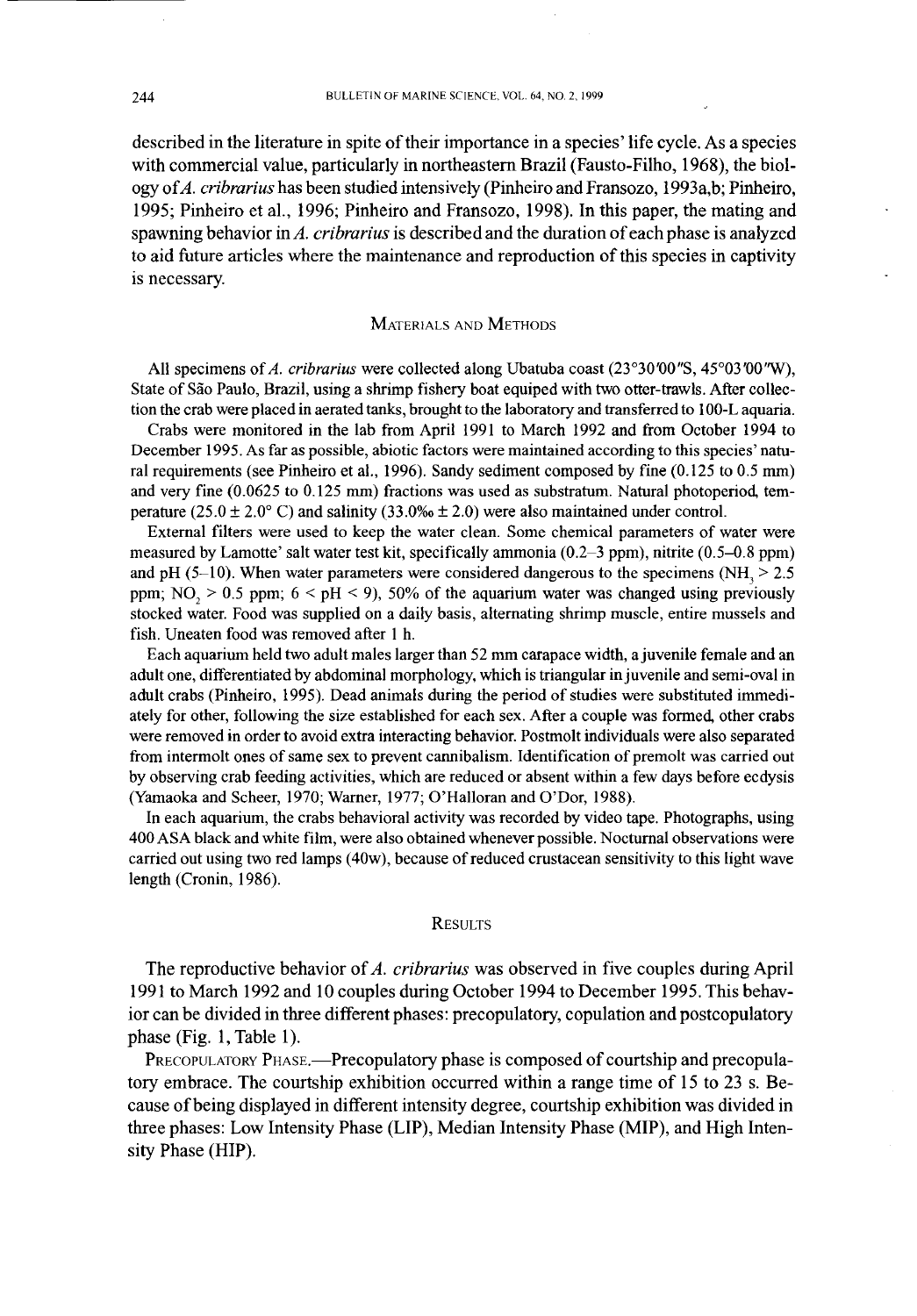

Figure 1. *Arenaeus cribrarius* (Lamarck, 1818). Photographic records of mating behavior \*: A) male's courtship display during low intensity phase (LIP); B) male's courtship display during high intensity phase (HIP); C) female immobilization position (FIP) preceeding precopulatory guarding;<br>D) pre- or postcopulatory guarding; E) male using its second perciopod pair as a "grasping hook" in order to hold the female during pre- or post-copulatory guarding position; F) male manipulating the female's exuvia while copulating.  $f =$  female;  $m =$  male;  $p =$  second pereiopod pair; e = exuvia ( $*$  photographs B, C and E were obtained from video images).

LIP (Fig. 1A) always took place when the female was out of the male's visual range (i.e., under the sediment) and it was often not exhibited towards her. The male extended its chelipeds in a high frontal position, keeping them almost parallel to the sediment; the ventral part of his body remains in contact with the substrate or it can stand a few millimeters above it.

At MIP, the male raised its body from the sediment by arching the second, third and fourth pereiopod pairs. The fifth pereiopod pair and chelipeds were held in an elevated position, parallel to the substrate. Chelipeds were at that phase laterally stretched. Such behavior is directed towards the female when she becomes visible but remains motionless.

HIP (Fig. 1B) was elicited when the female was within the male's visual range and started moving. Even maxilliped movements were capable of provoking a male's reac-

 $245$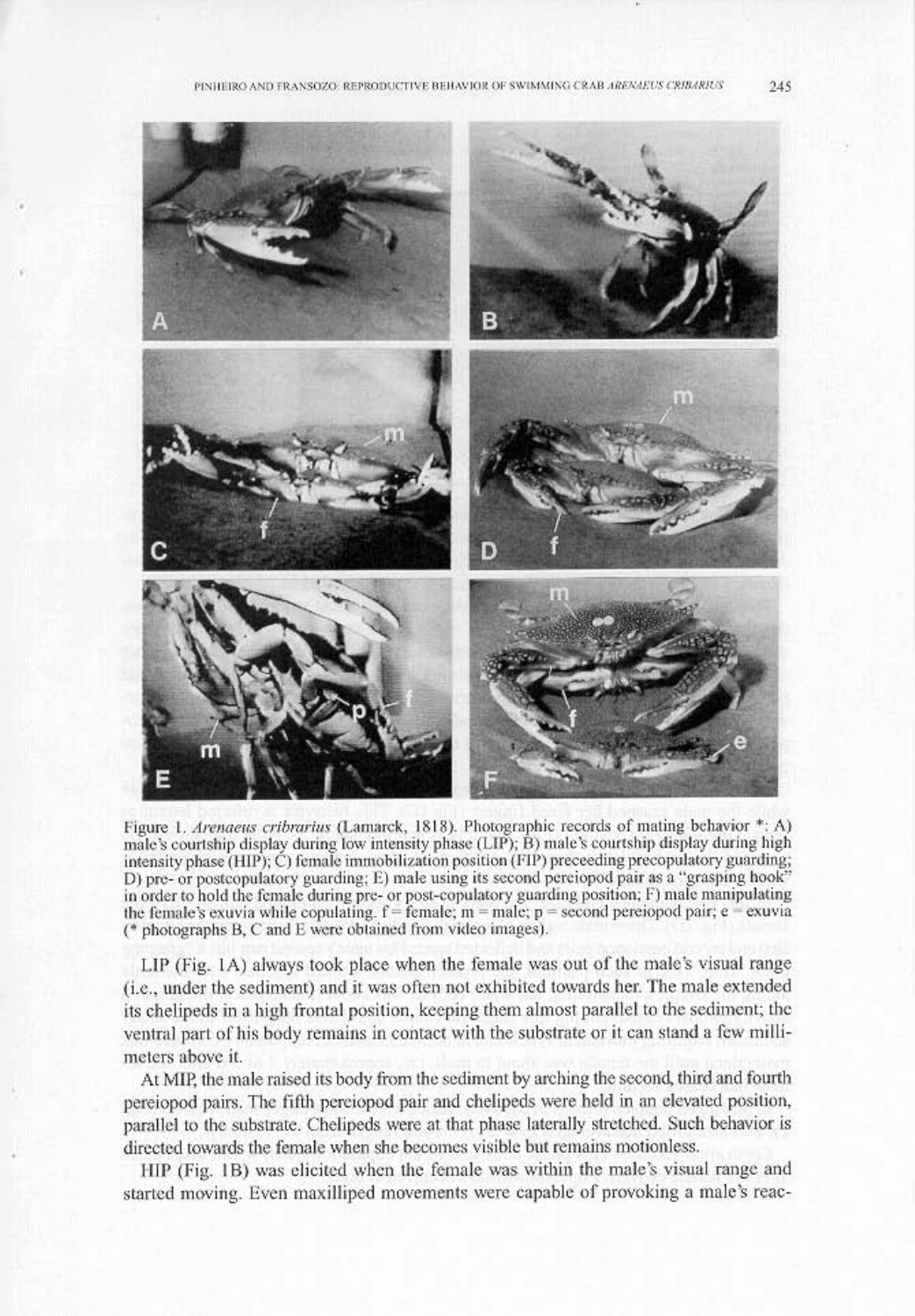| Reproductive behavior                         | n  | Min. | Max. | $x \pm SD$     |
|-----------------------------------------------|----|------|------|----------------|
| Courtship (seconds)                           | 4  | 15   | 23   | $20.3 \pm 3.8$ |
| Precopulatory guarding (days)                 | 8  | 22   | 35   | $29.8 \pm 5.1$ |
| Copulation (hours)                            | 11 | 11   | 24   | $17.1 \pm 4.6$ |
| Postcopulatory guarding (days)                | 10 | 23   | 38   | $29.7 \pm 5.8$ |
| From copulation to spawning (days)            | 6  | 51   | 62   | $57.8 \pm 3.8$ |
| From abdomen cleaning to spawning (days)      | 9  | 2    |      | $3.1 \pm 1.1$  |
| From lateral water outflow to spawning (days) | 9  | 3    | 5    | $4.1 \pm 0.8$  |
| From spawning to egg loss (days)              | 15 | 2    | 19   | $9.3 \pm 4.6$  |
| From spawning to abdomen distention (days)    | 16 | 6    | 19   | $12.4 \pm 4.4$ |
| Between spawnings (days)                      | 13 | 26   | 53   | $33.8 \pm 7.1$ |
| From spawning to larval release (days)        | 6  | 10   | 16   | $13.5 \pm 2.1$ |
| From eyed-eggs to hatching (days)             | 6  | 3    |      | $4.7 \pm 1.4$  |

Table L *Arenaeus cribrarius* (Lamarck, 1818). Duration of reproductive behaviors recorded in captivity (n = number of observations; Min. = minimum; Max. = maximum;  $x$  = mean; SD = standard deviation).

tion. The male chelipeds were laterally stretched and elevated above the carapace, assuming approximately a 30° angle in relation to sediment. In addition, the male elevated its second pereiopod pair taking it away from the sand, while the fifth pair assumes approximately a 45° angle in relation to carapace and is vigorously shaken.

Precopulatory guarding followed courtship and may show variations depending on whether the female was buried in the sand or not. When the female was buried, the male walked towards her maintaining his chelipeds stretched in frontal position, and grasps her using one or both of his chelae as to immobilize her. Later, the female was handled and placed in front of him until the anteroposterior orientation of both crabs matched. Otherwise, if the female is on the substrate the male places himself over her in the same anteroposterior orientation. Then, the male holds the female with his second and third pereiopod pairs as levers to bring her closer.

Once embraced, the female extended her chelipeds laterally and opened her chelae while the male grasped her fixed fingers (Fig. 1C). This behavior is referred herein as female immobilizing position (FIP), and it lasts approximately 5 s. After that, the couple assumed the precopulatory guarding position whether standing above the sediment or while buried in the sand.

In this precopulatory embrace, the male used its second pereiopod pair to carry the female (Fig. ID). These male walking legs were positioned ventrally between the female's first and second pereiopod pairs and deflected around his mate's second pair like a "grasping hook" (Fig. IE). In such position, the premolt female walked together with the male aiding the couple's locomotion, but when ecdysis was about to take place, the female's activity almost ceased. During this stage the couple could also bury itself in the sandy sediment, requiring movement synchronism between mates. Precopulatory embrace was maintained until the female was about to molt, i.e., approximately 2 or 3 d after the female had ceased feeding.

In all fifteen couples formed in captivity, males were always larger than females (Fig. 2). This size difference averaged  $29.4 \pm 11.7\%$  and ranged from 7.7 to 45.6%.

COPULATION PHASE.-This phase consisted of the copulation itself, which takes place after the female ecdysis. Copulation always occurred at night.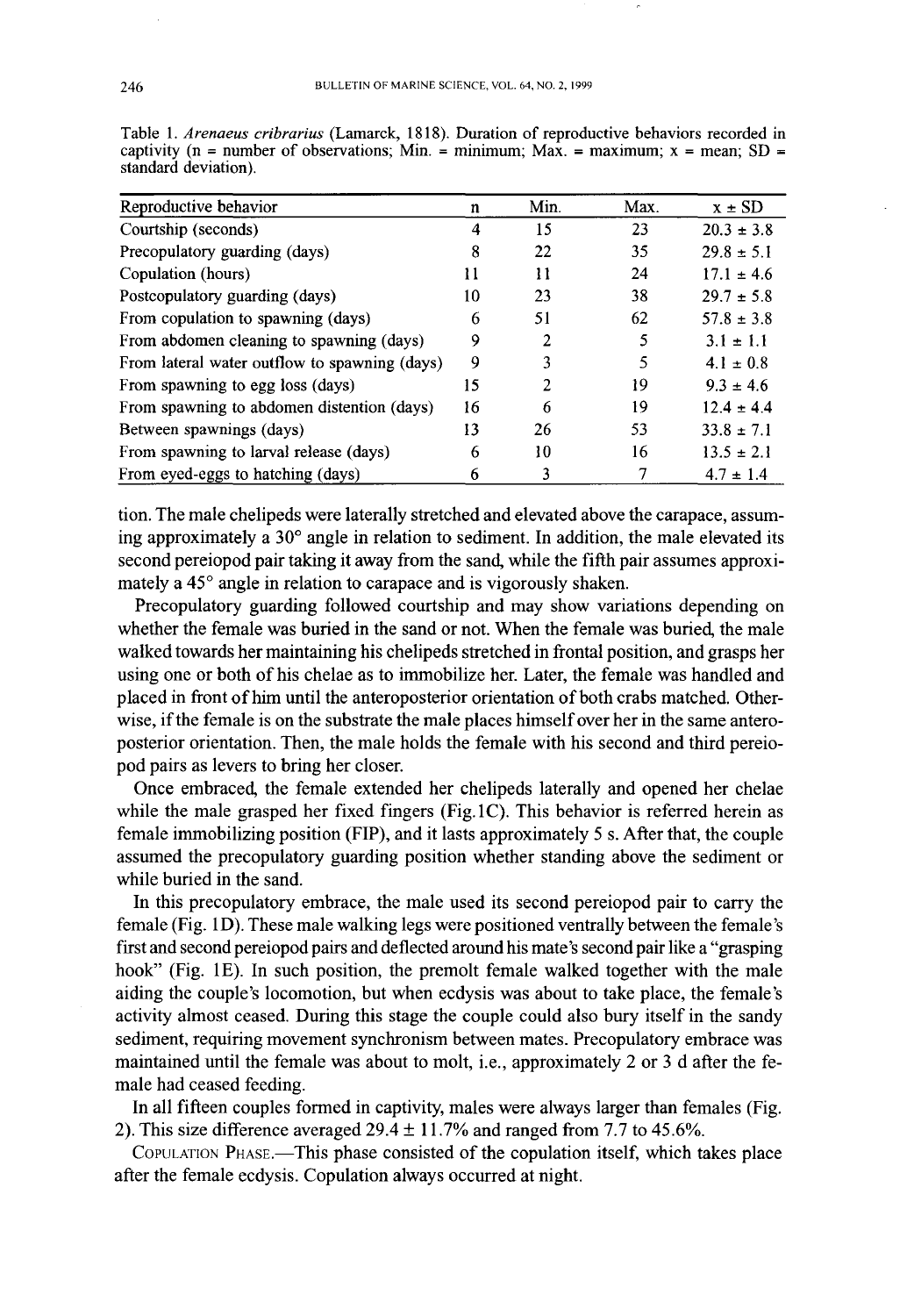

Figure 2. *Arenaeus cribrarius* (Lamarck, 1818). Regression plot ofmale size vs female size during precopulatory guarding.

During copulation the male carries the postmolt female in an upside-down position, in close thoracic contact (Fig. IF). Male's abdomen is deflected in an "L" position and its border is placed between the females' first pleopod pair. At this time, the female abdomen cover the males' one externally. Then, the male introduces his gonopods in the female's gonopores, and the spermatophore transfer is noticeable by pumping movements at the gonopods' base.

During mating, the couple often bury itself, mainly during danger situations when the male hides the female completely under the sand.

POSTCOPULATORY PHASE.—Postcopulatory guarding comprise this phase. The guarding position is similar to the precopulatory one, but in this case the female is in the postmolt stage.

SPAWNING.-OCCurs approximately 2 mo after mating (Table 1). During a 3-d period preceding oviposition, females carry on a long-lasting cleaning task on their abdomen and pleopodial setae, using her second and third pereiopod pairs. This behavior is also frequent during egg incubation and easier to observe when the female gets off the sediment.

Prior to spawn, the female uses the pereiopods to dig a small depression in the sediment, and gets partially buried in it. After spawning the female buries herself completely and many times a water outflow from her lateral carapace region can be easily observed by sand movements and presence of round marks on sediment surface.

In most cases, embryonic development was interrupted because of egg loss due to friction or complete egg depletion due to female's removal. Problems regarding egg adherence to pleopodial setae were very common in captivity. Large amounts of eggs were often found over the sediment. Other copulated females extruded up to six successive broods, of which three hatched in living zoeae while the other ones were not viable.

Incubation ranged from 10 to 16 d (13.5  $\pm$  2.1 d). The abdomen of the females remained curved on the egg mass in similar time, occurring the same even after the eggs loss  $(12.4 \pm 4.4 \text{ d})$ .

ANOMALOUS PATTERNS.—One couple was excluded from the reproductive behavior analyses because the male (95.85 mm) selected an adult female (69.05 mm) instead of a juve-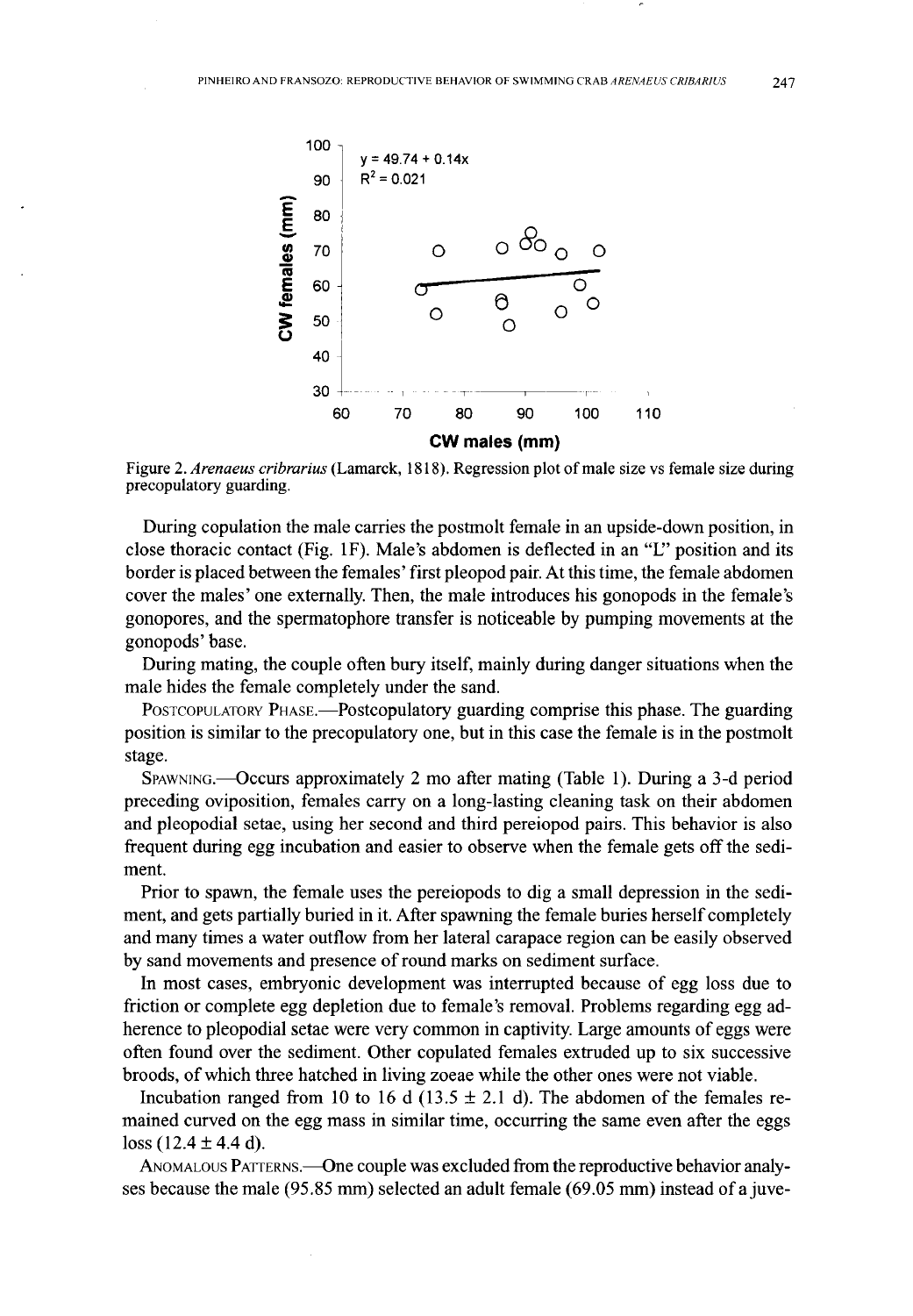

Figure 3, *Arenaeus cribrarius* (Lamarck, 1818), Diagram showing molting, mating and spawning dynamics of six females held in captivity during April 1991 to March 1992.

nile one. In this case, behavioral phases were much shortened. Precopulatory stage, copulation and postcopulatory stage lasted 7 d, 8 h and 7 d respectively.

In another case, a juvenile female underwent the puberty molt while isolated and, when placed together with a male, mating occurred in 5 d without a previous precopulatory behavior. Postcopulatory guarding was interrupted by the female, which repeatedly deflected and distended her fifth pereiopods over the male's chelipeds in order to liberate herself.

BEHAVIORAL DYNAMICS.-During laboratory observations from April 1991 to March 1992, female molting and mating were recording in April, August and September 1991, while spawning was frequent all over the study period except in April and January (Fig. 3).

#### **DISCUSSION**

In general, mating behavior in *A. cribrarius* is very similar to the pattern already described for most aquatic brachyuran species, involving an intermolt male and a postmolt female (Hartnoll, 1969). However, laboratory observations suggest that visual stimuli in *A. cribrarius* influence mating behavior. Male courtship appeared to intensify upon visual perception of a premolt female. Although not tested in the present study, it is very probable that chemical cues are related to sexual recognition and attraction inA. *cribrarius.* Pheromone production and its release in premolt female's urine have been recorded in portunid crabs. Among swimming crab species, this mechanism was confirmed in C. *maenas* byVeillet (1945), *P sanguinolentus* by Ryan (1966) and C. *sapidus* by Gleenson et a1. (1984) and Gleenson (1991). It is possible that a synergetic action of visual and pheromonal stimuli maximizes courtship behavior intensity, mainly when the female meets under the sediment and its chemical attractive can be dispersed more easily in the water.

During courtship behavior, males of different animal species display a series of behaviors which appear to attract the female's attention. This is body-lifting in *A. cribrarius* to enhance crab size, which is often co-occurrent with rhythmic movements of certain structures such as the shaking of fifth pereiopods. Since chelipeds are frequently used for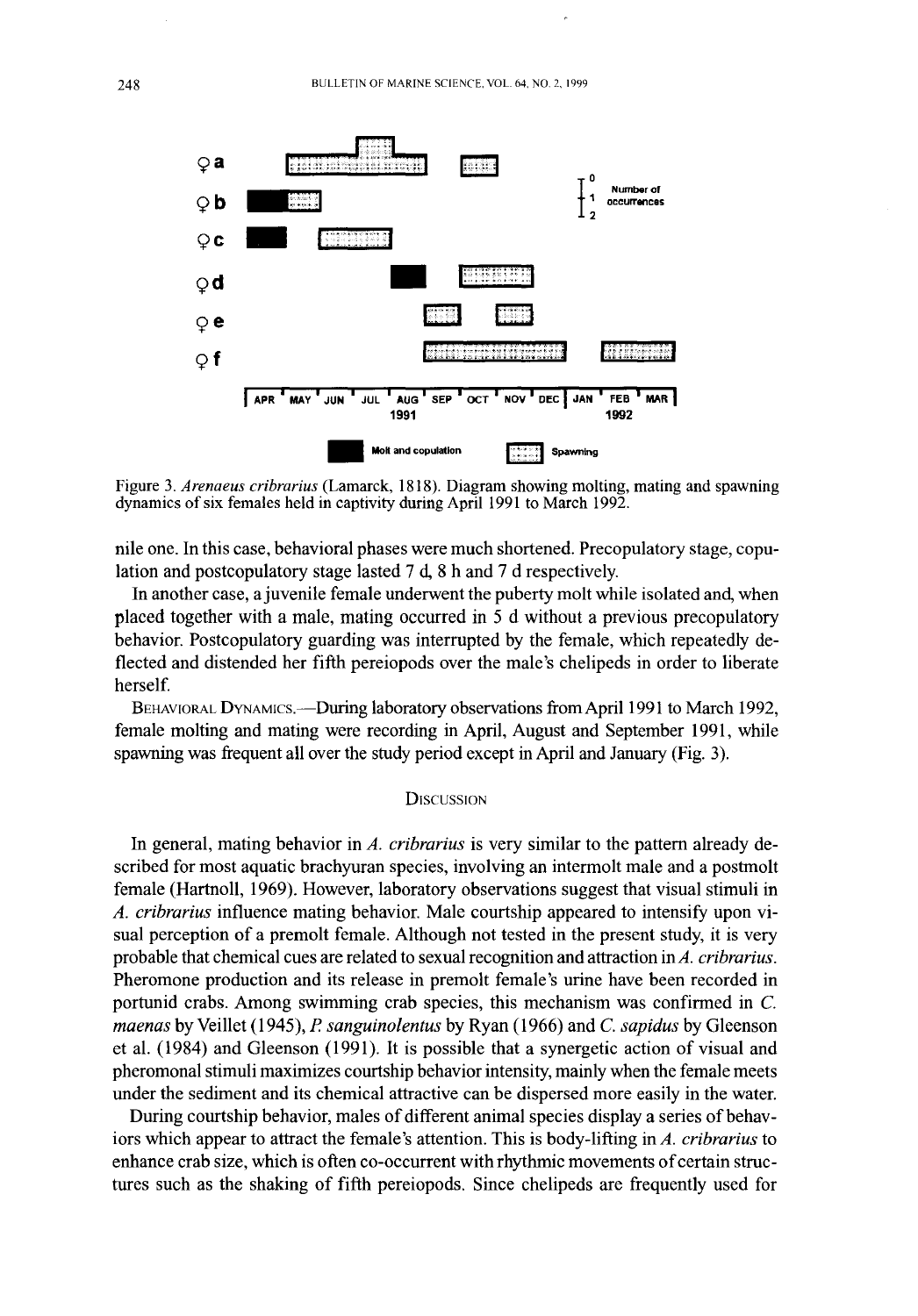| <b>Species</b>                       | Author (Year)                   | guarding                      |                   | Precopulatory Copulation Postcopulatory<br>guarding |
|--------------------------------------|---------------------------------|-------------------------------|-------------------|-----------------------------------------------------|
| Arenaeus cribrarius                  | Present work                    | $29.8 \pm 3.8$ d              | $17.1 \pm 4.6$ h  | $29.7 \pm 5.8$ d                                    |
| Callinectes sapidus                  | Churchill (1919)                |                               | $1$ to $2$ d      |                                                     |
|                                      | Gleenson (1991)                 | 10d                           | 5 to 12 h         |                                                     |
| Carcinus maenas                      | Cheung (1966)                   |                               | 7.5 <sub>h</sub>  |                                                     |
|                                      | Berril & Arsenault (1982)       | 2 to 16 d                     | 1 to 3.5 d        | 1 to 3.5 d                                          |
| Ovalipes punctatus                   | Du Preez & Mclachalan<br>(1984) | $10 \text{ to } 20 \text{ s}$ |                   | 12 <sub>h</sub>                                     |
| Portunus pelagicus                   | Fielder $&$ Eales (1972)        | $1.5$ to $4d$                 | 4 to 7 d          | 1 d                                                 |
| Portunus sanguinolentus Ryan (1967c) |                                 |                               | 3.5 to 4.5 h      |                                                     |
| Thalamita sima                       | Norman (1996)                   |                               | $98.6 \pm 21.1$ s |                                                     |

Table 2. Duration of the precopulatory, copulation and postcopulatory phases of portunid species.

female manipulation during reproductive behavior, larger males provided with larger chelae have an advantage in comparison with smaller males, moreover to pass a larger volume of ejaculate into each oftheir mates (Jivoff, 1997a). In this sense the size-associative mating results obtained in this study are similar to those verified in other portunid species (Cheung, 1966; Heasman et aI., 1985), although Fielder and Eales (1972) have recorded *Portunus pelagicus* couples where the male's size is similar or smaller than the female's.

In some species, males exhibit cheliped coloration (mainly of the propodus inner surface) in female's attraction during courtship. This coloration pattern may become more evident during the reproductive period, as noted in P *sanguinolentus* by Ryan (1967a). In *A. cribrarius,* this change is rather subtle.

At the embrace position, portunid males remain actively engaged in mating, carrying the female under them. Some interspecific variation can be observed regarding the appendages used by males at embracing. Pre- and postcopulatory guarding in *A. cribrarius* is similar to those described for *P pelagicus* by Fielder and Eales (1972), in which the male uses its second pereiopod pair to carry the female. According to Gleenson (1991) the chelipeds can be used by C. *sapidus* males to subdue female during initial control phase, however its second pereiopod pair is used afterward to this purpose. An interspecific variation in guarding behavior can be occur in Portunidae, because in *Ovalipes punctatus* the third and fourth pereiopod is used (Du Preez and McLachlan, 1984). Species in which chelipeds are not employed in embracing might gain advantage, as chelae can be used in feeding and mate protecting against other male competitor or potential predators.

Female's immobilization position (FIP), which takes place before precopulatory guarding, has not been described previously to our knowledge for any brachyuran species. Permitting the male to grasp her chelae, which could cause damage and compromise female's feeding, appears to be a submissive behavior of the female.

The embrace position in *A. cribrarius* is longer than in other portunid crabs (Table 2). Copulation is also a long-lasting process in this species, but in this case longer copulations have been recorded in C. *sapidus* and C. maenas (Churchil, 1919; Berril and Arsenault, 1982). Jivoff(1997b) proved that unpaired C. *sapidus* females suffered greater predation mortality than paired ones and males stayed with females longer in the presence of predators than in their presence, suggesting that the post-copulatory embrace protects females during their vulnerable period. Since no exogenous factors affected the behavioral dis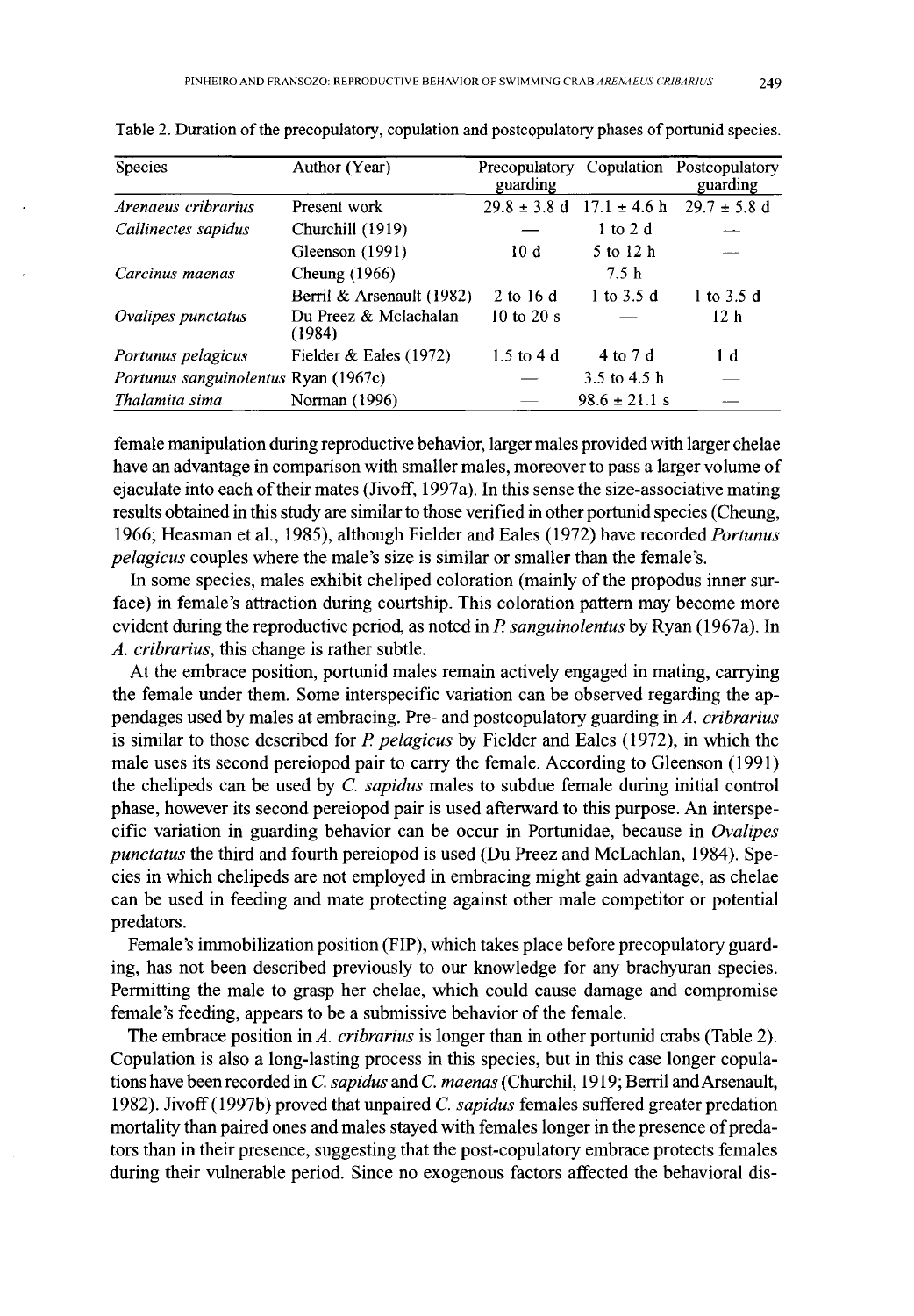play of the crabs examined herein, it can be concluded that prolonged mating behavior is a characteristic of*A. cribrarius.*

Shortened guarding and mating were recorded for a single*A. cribrarius* couple in which a premolt adult female was selected. According to Pinheiro (1995), 1% ofadultA. *cribrarius* females in Ubatuba were in premolt stage, indicating an additional molt after puberty, which is considered unusual in portunid crabs according to Olmi (1984). A second adult instar was also registered in C. *sapidus* females which did not mate during the puberty molt (Truitt in Hard, 1942). Havens and McConaugha (1990) verified the same for this species, suggesting a diapausa stage at maturity facilitating a new molt after maturity. However, the relationship of this phenomenon has not been studied, mainly in soft-female mating species considered by Harnoll (1969) more primitive than hard-female mating.

The absence of guarding behavior display towards an intermolt mating female of A. *cribrarius* might be due to a reduced pheromone release, as previously observed by Gleenson (1991) studying C. *sapidus.* In P. *pelagicus* this behavior was registered by Verwey (1930 in Broekhuysen, 1936), although nothing has been stated about brood viability, that in *A. cribrarius* was lost within a few days. Corroborating these data, Jivoff and Hines (1998) show that the behavior of C. *sapidus* females towards males changes as females progress through their molt cycle, when females have some behavioral control over mating to balance their costs and benefits. These changes can stimulate an alteration ofmales strategy for obtaining resistant females to force capture, mainly when early postmolt females supply is short.

The male's way to clasp female during the copulation is very diversified in the portunid crabs. In *A. cribrarius,* the female is only held by male's pleopods while in other species the pereiopods can be used too, as the third and fourth pairs in 0. *puntatus* according to Du Preez and Mclachlan (1984).

The reproductive cycle of the *A. cribrarius* is short. Time elapsed between mating and spawning is around 2 mo, similar to what occurs in C. *sapidus* (Churchil, 1919; van Engel 1958; Millikin andWilliams, 1984), C. *maenas* (Broekhuysen, 1936) andP. *sanguinolentus* (Ryan, 1967b). However, C. *sapidus* females in Chesapeake Bay mates in late summer and early fall, migrate to the saltier waters of the southern end of the Bay, and do not extrude eggs until the following spring when produce two or more egg masses at least 2 mo apart (van Engel, 1987). According this author in Chesapeake Bay temperature is a very important physical factor acting on spawning and hatching ofthis blue crab species. To *A. cribrarius* the high and relative constancy of the tropical temperatures in addition to multiple annual broods allows this species to breed continuously in Ubatuba, north littoral of the São Paulo State (Pinheiro, 1995), which makes possible its very great abundance in that area (Fransozo et aI., 1992).

Egg loss in captivity may be due to a lack of an adequate sediment for spawning. According to Pinheiro et aI. (1996), ovigerous females would probably select coarse-sandy sediments as a spawning ground in the wild, possibly for a better oxygen supply to the egg mass. After egg loss, the female's abdomen of *A. cribrarius* remains curved for a time interval equivalent to that required for egg hatching (Table 1), occurring the same with P. *sanguinolentus* whose duration was 9.3 d under natural or captive conditions (Ryan, 1967b).

The active female water flow during spawning and embryonic development, may be promoted by venting reversion that has been described in many other decapods and it is produced by means of scaphognathite strokes (Simmers and Bush, 1983). Water flow provides the removal of accumulated particles and supplies oxygen to branchial areas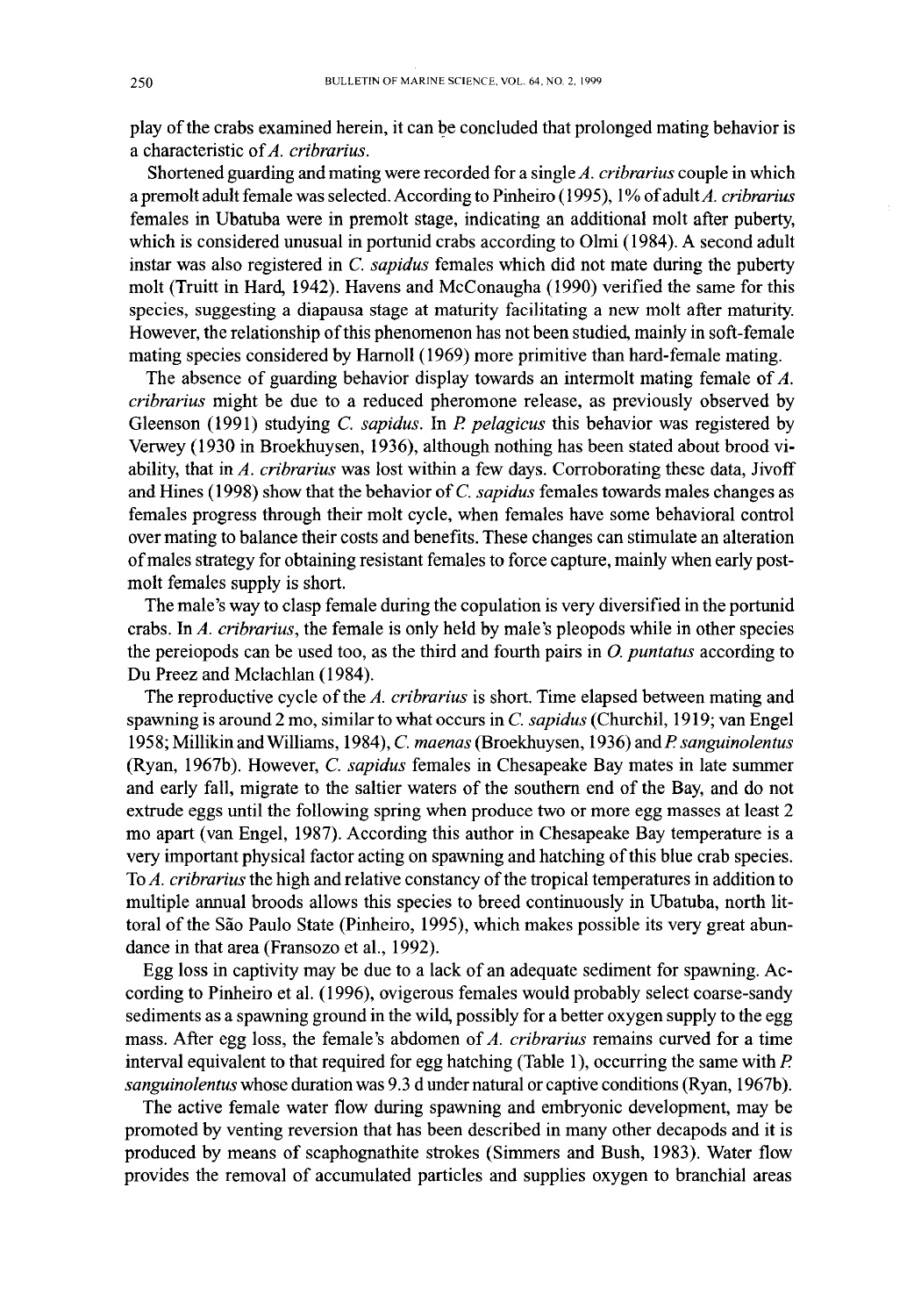deficiently irrigated (Davidson and Taylor, 1995). It is also possible that such ventilation mechanism improves egg mass aeration, which would be extremely important in this burying species.

*A. cribrarius* behavioral pattern obtained in laboratory was very similar to those previously described in other portunid species. These information can be used to provide knowledge to correct maintenance of this species under captivity condition and to make possible its reproduction, that can be used in the culture or to restock degraded areas.

#### **ACKNOWLEDGMENTS**

FAPESP provided financial support as a doctoral scholarship to the first author (Proc. # 92/ 1752-8) and payment of publication charge (Proc. # 98/14208-0). We also thank G. L. Volpato (Depto. Morfologia, UNESP Campus de Botucatu) for his reading and suggestions on the manuscript and A. A. V. Flores who helped us translating this paper. G. A. S. de Melo (Museu de Zoologia -USP), H. M. Amaral (Depto. Zoologia, UNICAMP), N. 1. Hebling (Depto. Zoologia, lB, UNESP Rio Claro) and W. C. Valenti (Depto. Biologia Aplicada, FCAV, UNESP Jaboticabal) provided useful suggestions during the public presentation of the first author's PhD thesis, which includes the present paper.

#### LITERATURE CITED

- Berril, M. and M. Arsenault. 1982. Mating behavior ofthe green shore crab *Carcinus maenas.* Bull. Mar. Sci. 32: 632-638.
- Broekhuysen, G. 1., Jr. 1936. On development, growth and distribution of*Carcinides maenas* (L.). Arch. Neerl. Zool. 2: 257-399.
- Cheung, T .S. 1966. An observed act of copulation in the shore crab, *Carcinus maenas* (L.). Crustaceana II: 107-108.
- Christy, 1. H. 1987. Competitive mating, mate choice and mating associations ofbrachyuran crabs. Bull. Mar. Sci. 41: 177-191.
- Churchill, E. P., Jr. 1919. Life history of the blue crab. Bull. U.S. Bur. Fish. 36: 93-128.
- Crane, 1. 1957. Basic patterns of display in fiddler crabs (Ocypodidae, genus *Uca).* Zoologica 42: 69-82.
- Cronin, T. W. 1986. Photoreception in marine invertebrates. Am. Zool. 26: 403-415.
- Davidson, G. W. and H. H. Taylor. 1995. Ventilatory and vascular routes in a sand-burying swimming crab, *Ovalipes catharus* (White, 1843) (Brachyura: Portunidae). 1. Crust. BioI. 15: 605- 624.
- Deag, J. M. 1981. O comportamento social dos animais. E.P.U./EDUSP, São Paulo. 118 p.
- Du Preez, H. H. and A. Mclachlan. 1984. Biology of the three spot swimming crab *Ovalipes punctatus* (De Haan). III. Reproduction, fecundity and egg development. Crustaceana 47: 285-297.
- Eales, A. 1. 1974. Sex pheromone in the shore crab *Carcinus maenas* and the site ofits release from females. Mar. Behav. Physiol. 2: 345-355.
- Fausto-Filho, J. 1968. Crustáceos decápodos de valor comercial ou utilizados como alimento no nordeste brasileiro. Bol. Soc. Cear. Agron. 9: 27-28.
- Fielder, D. R. and A. 1. Eales. 1972. Observations on courtship, mating and sexual maturity in *Portunus pelagicus* (L., 1766) (Crustacea: Decapoda: Portunidae). 1. Nat. Hist. 6: 273-277.
- Gleenson, R. A. 1991. Intrinsic factors mediating pheromone communication in the blue crab, *Callinectes sapidus.* Pages 17-32 *in* R. T. Bauer and 1.w. Martinm eds. Crustacean sexual biology. Columbia Univ. Press, New York. 355 p.
	- \_\_\_\_ , A. Adams and A. B. Smith III. 1984. Characterization of <sup>a</sup> sex pheromone in the blue crab, *Callinectes sapidus:* Crustecdysone studies. 1. Chern. Ecol. 10: 913-921.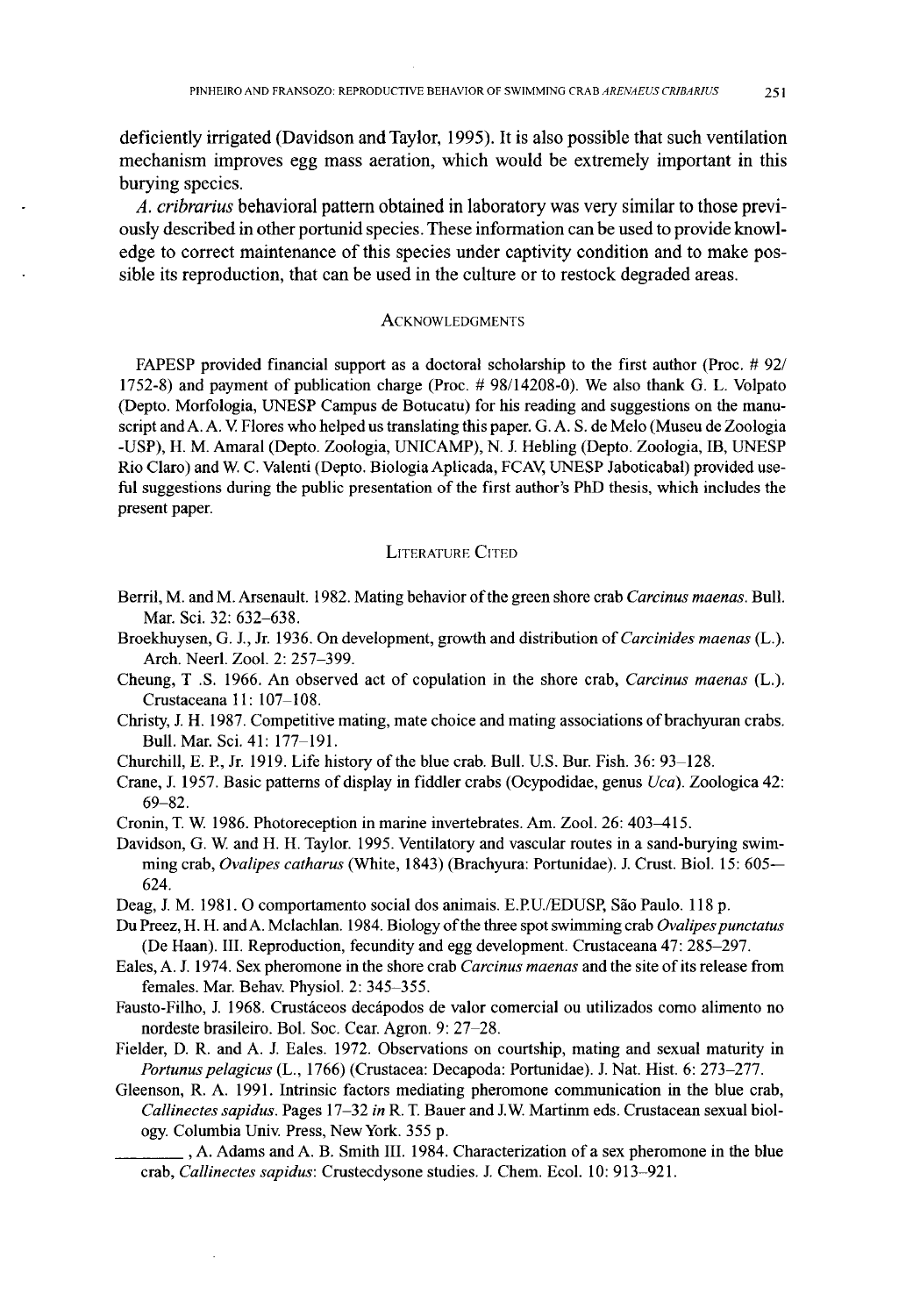- Hard, W. L. 1942. Ovarian growth and ovulation in the mature blue crab, *Callinectes sapidus* Rathbun, Ches, BioL Lab. Contrib. 46: 1-17.
- Hartnoll, R. G, 1969. Mating in the Brachyura. Crustaceana 16: 161-181.

Havens, K. J. and J. R. McConaugha. 1990. Molting in the mature female blue crab *Callinectes sapidus* Rathbun. Bull. Mar. Sci. 46: 37--47.

- Heasman, M. P., D. R. Fielder and R. K. Shepherd. 1985. Mating and spawning in the mudcrab *Scylla serrata* (Forskall) (Decapoda, Portunidae), in Moreton Bay, Queensland. Aust. J. Mar. Freshw. Res. 36: 773-783.
- livoff, P. 1997a. Sexual competition among male blue crab, *Callinectes sapidus,* BioI. Bull., 193: 368-380,

\_\_\_. 1997b. The relative roles ofpredation and sperm competition on the duration ofthe postcopulatory association between sexes in the blue crab, *Callinectessapidus.* Behav. Ecoi. SociobioL 40: 175-185.

\_\_\_and A. Hines. 1998. Female behaviour, sexual competition and mate guarding in the blue crab, *Callinectes sapidus.* Anim. Behav. 55: 589-603.

- Lisenmair, K.E. 1967. Konstruction und signalfunktion der sandpyramide der Reiterkrabbe *Ocypode* saratan Forsk (Decapoda, Brachyura, Ocypodidae). Z. Tierpsychol. 24: 403-456.
- Millikin, M. R. andA. B. Williams. 1984. Synopsis ofbiological data on the blue crab, *Callinectes sapidus* Rathbun. NOAA Tech, Rpt. NMFS 1. 138: 1-39.
- Norman, C.P. 1996. Reproductive biology and evidence for hard-female mating in the brachyuran crab *Thalamita sima* (Portunidae). J. Crust. BioI. 16: 656-662.
- Olmi, E. J. 1984. An adult female blue crab, *Callinectes sapidus* Rathbun (Decapoda, Portunidae), in proecdysis. Crustaceana 46: 107-109.
- 0' Halloran, M. J. andR. K. O'Dor. 1988. Molt cycle ofrnaIe snow crab, *Chionoecetes opilio,* from observations of external features, setal changes, and feeding behavior. J. Crust. BioL 8: 164- 176.
- Perez, O. S. and D. R. Bellwood. 1989. Observations on the mating behaviour of the indo-pacific sandy shore crab *Matuta lunaris* (Fosrkal), with notes on the reproductive behaviour of the Matutinae (Decapoda, Brachyura, Calappidae), Crustaceana 57: 1-8.
- Pinheiro, M. A. A. 1993. Comportamento copulatorio de *Panopeus rugosus* A. M. Edwards, 1880 (Crustacea, Brachyura, Xanthidae) em cativeiro. Biotemas 6: 115-120.

\_\_\_\_\_\_. 1995. Biologia reprodutiva do siri chita *Arenaeus cribrarius* (Lamarck, 1818) (Crustacea, Brachyura, Portunidae) na regiao de Ubatuba, litoral norte do Estado de Sao Paulo. Doctoral Thesis. Universidade Estadual Paulista (UNESP) - IB - Campus de Botucatu. 180 p.

\_\_\_\_\_\_andA. Fransozo. 1993a. Relative growth ofthe speckled swimming crab*Arenaeus cribrarius* (Lamarck, 1818) (Brachyura, Portunidae), near Ubatuba, State of Sao Paulo, BraziL Crustaceana 65: 377-389.

\_\_\_\_\_\_ and . 1993b. Analise da rela9ao biometrica do peso pela largura da carapa9a para <sup>0</sup> siri *Arenaeus cribrarius* (Lamarck, 1818) (Crustacea, Brachyura, Portunidae). Arq. BioI. Tecnoi. 36(2): 331-341.

and \_\_\_\_\_\_\_\_\_\_\_. 1998. Sexual maturity of the speckled swimming crab *Arenaeus cribrarius* (Lamarck, 1818) (Decapoda, Brachyura, Portunidae) in the Ubatuba littoral, Sao Paulo State, Brazil. Crustaceana 71(4): 434-452.

\_\_\_\_\_\_\_\_ and M. L. Negreiros-Fransozo. 1996. Distribution patterns of *Arenaeus cribrarius* (Lamarck, 1818) (Crustacea, Portunidae) in Fortaleza Bay, Ubatuba (SP), Brazil. Rev. BrasiL BioI. 56: 705-716.

Ryan, E. P. 1966. Pheromone: Evidence in a decapod crustacean. Science 151: 340-341.

\_\_\_\_. 1967a. The morphometry ofsexually mature instars in the crab *Portunus sanguinolentus* (Herbst) (Brachyura: Portunidae). Proc. Symp. Crustacea 2: 715-723 (Marine Biology Association of India)